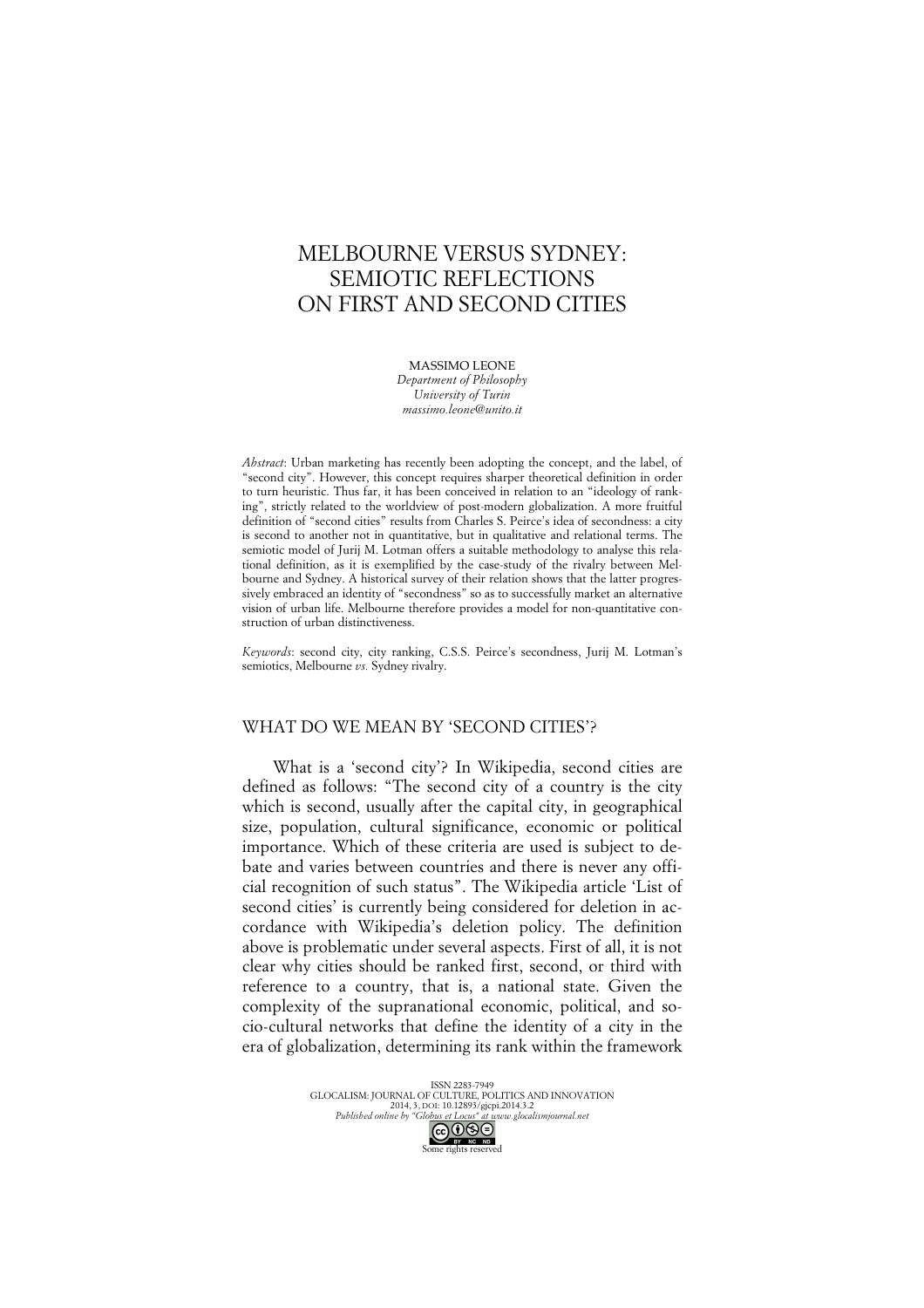of a national state might seem, at least, reductive (Huyssen; Sassen; P. Taylor). For instance, the identity of an Italian city like Milan arguably stems less from its relation to, and comparison with, other Italian cities like Rome, than with non-Italian cities with which Milan competes globally from the economic, political, and socio-cultural points of view (Bonomi; Foot; Rampini). When formulating policies for the management of the airline hub of Milan Malpensa, local CEOs must worry not only, and maybe not predominantly, about its rivalry with Rome Fiumicino but also about its competition with Flughafen Frankfurt am Main (Piccoli).

A corollary of this first problematic aspect is that the definition of second cities with reference to capital cities admits so many exceptions that such reference is better dropped from the definition altogether, especially as regards federal states such as Australia, Brazil, Switzerland, the USA, etc. Canberra, Brasilia, Bern, Washington, etc. are all federal capital cities but can hardly be defined as 'first cities'. In some circumstances, even their definition as political capital (and, therefore, 'first') cities would be naïve, for it would neglect how many important political decisions are actually taken in Sydney, São Paolo, Zurich, New York, etc. (Slack and Chattopadhyay).

The second problematic aspect of the definition above is that it offers a list of criteria: "geographical size, population, cultural significance, economic or political importance", indicating diplomatically that their application varies between countries (another reference to national states!). The problem does not consist in the specific listed criteria but in their being listed separately, as if second cities could be determined according to geographical size in France, population in the USA, cultural significance in Italy, economic relevance in Australia, political importance in Israel, and so on and so forth. Such separation misses a fundamental point: if such a thing as a second city exists, or rather, if it is useful to speak of certain cities as 'second cities', then their identity will more likely stem not from one of the criteria listed above, but from a holistic conglomeration of them all.

Put bluntly, the main issue about the concept of 'second city' is to understand whether it can be heuristic from the scholarly point of view, meaning that it can lead to a better comprehension of certain urban phenomena, or it is just a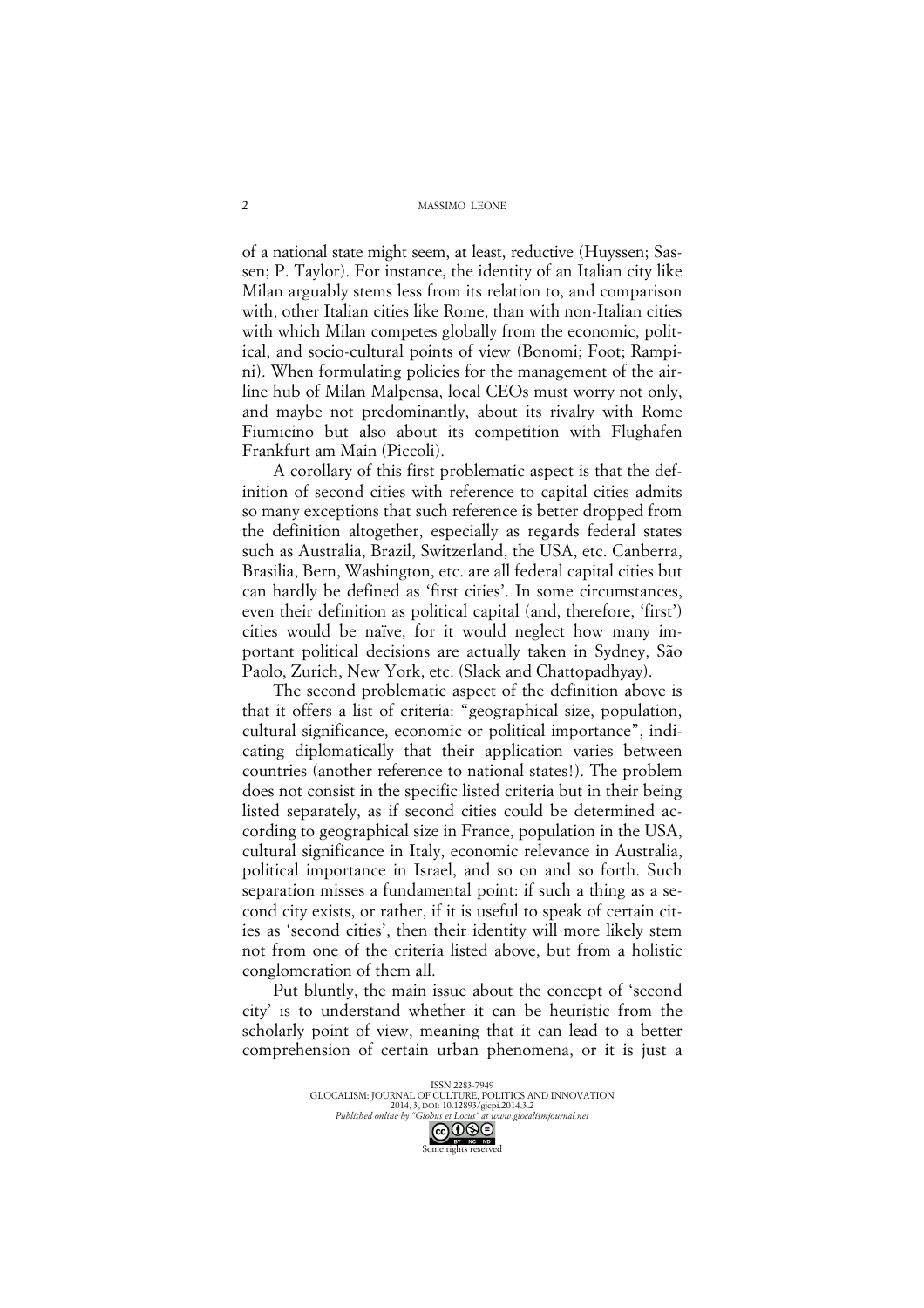trendy advertisement formula to promote emerging cities around the world. Comprehensibly, several cities that cannot possibly win the gold medal (no city in the UK will soon strip London of its primacy as the economic, political, and sociocultural first city of the British state) are now competing for the silver one (Manchester and Birmingham, for instance). It is not just a matter of urban pride; being labelled as 'second city' might attract material and symbolical capitals that are not 'captured' by first cities.

However, the question from a scholarly point of view is another: do urban studies actually need a reflection on the concept of second cities? The answer is certainly affirmative if the heuristic character of studies on second cities is defined in the same way as that of studies on B movies in film scholarship. Reviewing the bibliography of urban studies from its inception on, it is evident that major cities around the world (can we call them 'first cities'?) have usually attracted the attention of researchers more than secondary urban centres have (Leone 2009c). Such unbalance can be easily accounted for in the terms of the sociology of scholarship: predominant urban centres attract not only material but also symbolical capitals, including the meta-discourse of urban studies scholars (Andersson 2010).

And yet, as the history of cinema would be incomplete if built on the analysis of masterpieces only, so would urban studies be partial if founded exclusively on the study of major cities. This is the main contribution studies on second cities can give to present-day urban studies: they suggest angles, methods, and objects of reflection that have not emerged in the literature on first cities. Nonetheless, it is exactly because studies on second cities might play an important heuristic role that second cities must be defined more rigorously than they have been thus far.

For instance, if Chicago was defined as the third American city simply because of its geographical size or population, then one of the most important trends in urban studies, the so called 'Chicago school', should be considered a result of the attention given not only to a second but even to a third city (Guth). The idea that urban studies should be saved from an excess of concentration on first cities would sound simply ridiculous. On the contrary, if second cities are defined in a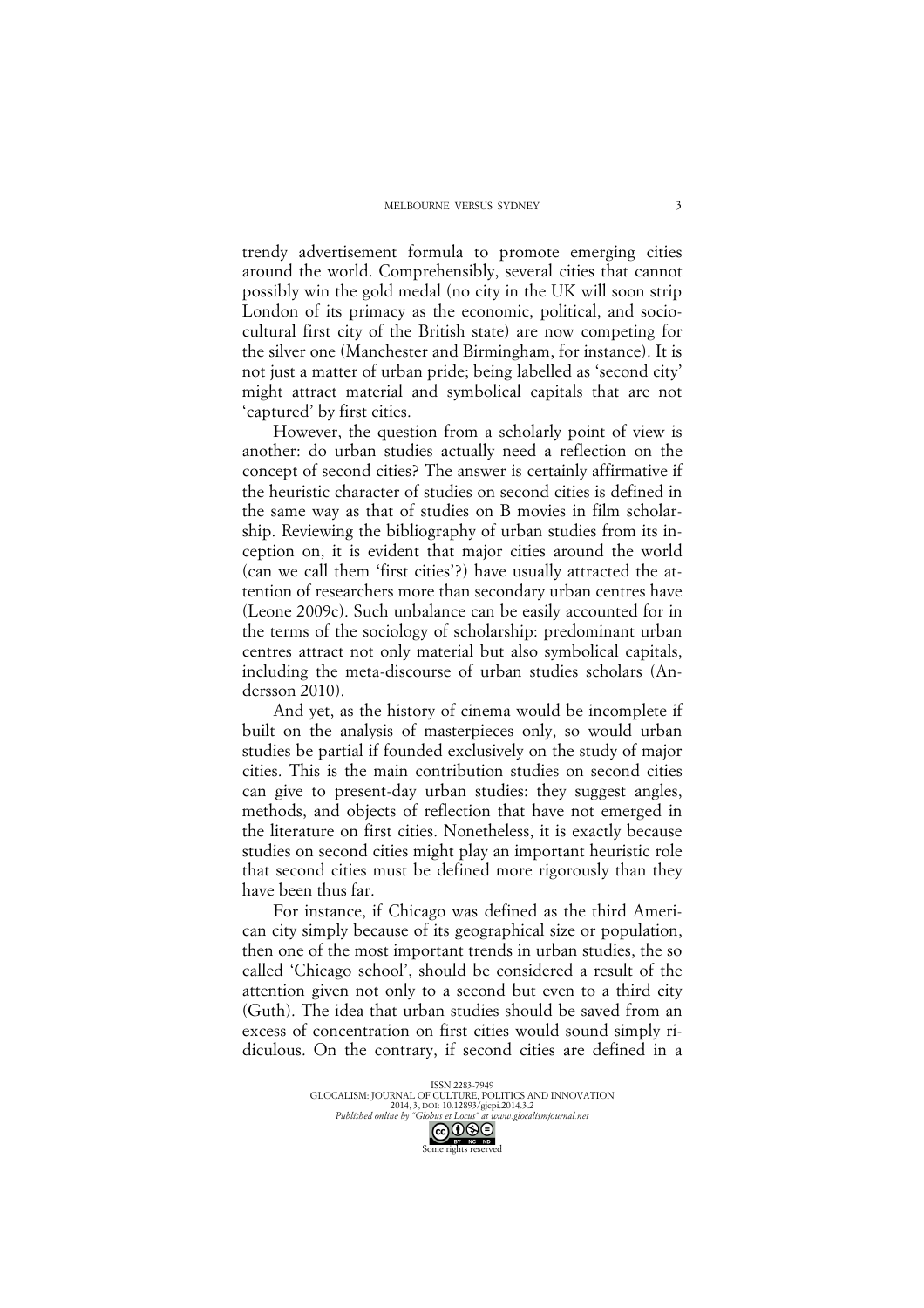more subtle and complex way, then Chicago could be considered, at least in some phases of its history, not only as 'the second city' (as it is often nicknamed) but even as the first city of the USA from certain points of view, for instance, that of the rate in the accumulation of capitals (Madigan).

#### WHY DO WE RANK CITIES?

Any attempt at developing a new trend of scholarship on second cities must be preceded by reflection on two questions: 'how do we rank cities?', and, more generally, 'why do we rank them?'

The latter can be answered only in the frame of a cultural history and semiotics of ranking. How did the practice of ranking change with the advent of modernity? Is ranking actually a consubstantial element of modernity? When did individuals and social groups start ranking cities? Furthermore, what is the cultural meaning of ranking, and what connotations does ranking add to the identity of a city?

The literature on ranking is still scarce and not as interdisciplinary as it should be (Leone 2012). As regards cities specifically, it might be argued that the obsession for ranking them is a consequence of the new role cities play in modernity. Modernity is an ambiguous concept variously defined by an extremely abundant scholarship. However, what matters here in the relation between modernity, cities, and ranking is that the advent of modernity can be seen also as coinciding with an increasing expansion of the domain of choice. Whereas in premodern societies and cultures, most aspects of human life, from dressing codes to marital relations, were regulated by tradition, in modern societies and cultures, freedom of choice concerns a growing amount of existential aspects, from the choice of one's partner to that of one's religion (Elliott and Urry; Leone 2009b; C. Taylor).

It could be argued that the advent of modernity also entailed the perception of cities as a matter of free choice. The present-day 'Western' mentality is so accustomed to the idea that individuals can more or less freely choose the city where they study, work, establish a family, spend leisure time, or even die, that it is hard to imagine the way in which a city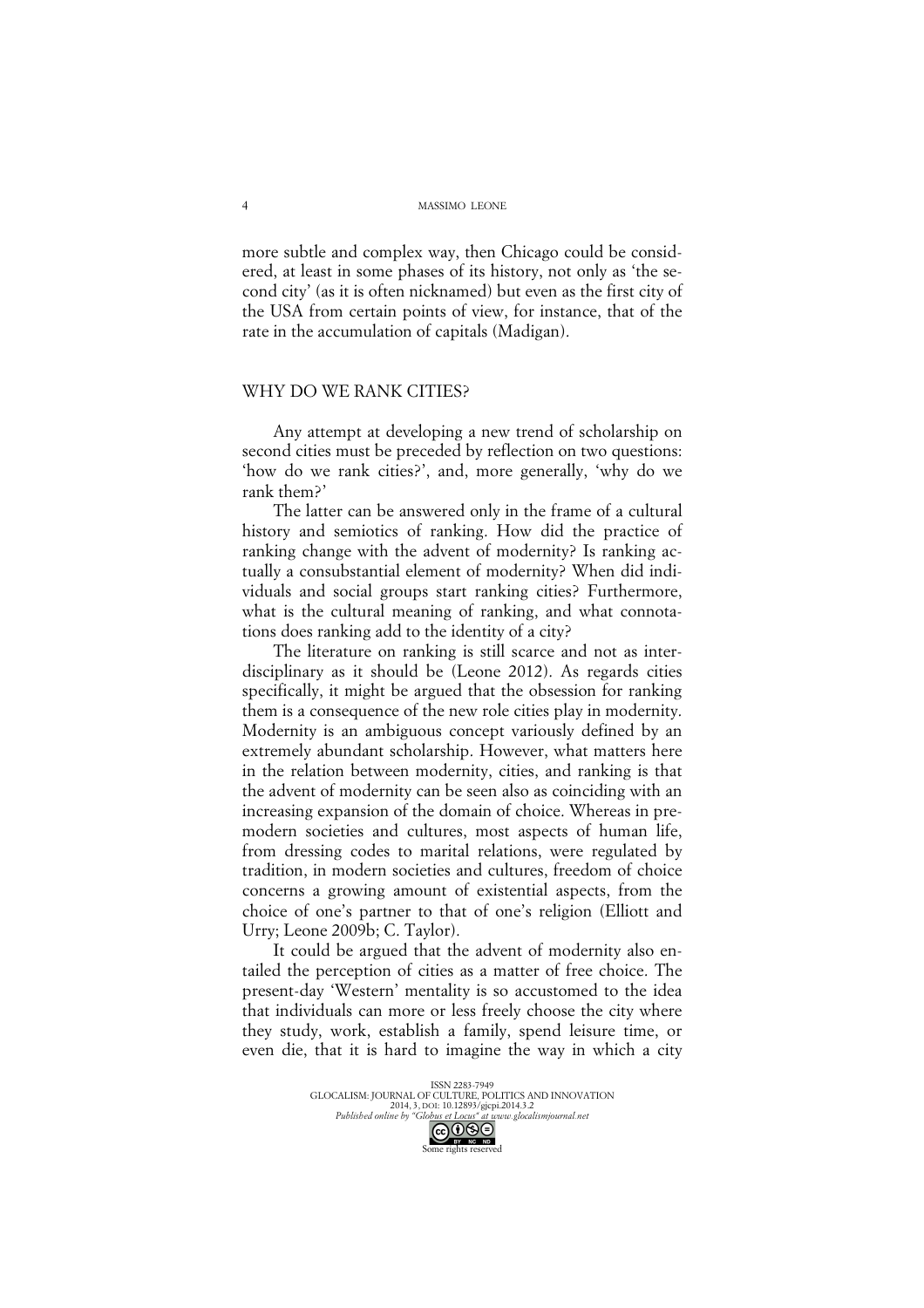might be conceived in the pre-modern era. At the time, it was not a matter of choice, but a heritage: something that deeply defined the identity of individuals from birth to death. To a certain extent, modernity has reversed the semantic relation between individuals and cities. Most individuals in presentday 'Western' societies and cultures like to believe that they are not bound to the city where they were born, but that they can freely choose the city that suits different phases of their lives and identities (Leone 2011).

That this belief might be delusional, skilfully nurtured by an ideology that identifies identity with choice and, therefore, consumption, is not relevant here. What matters is that the modern conception of cities as elements in the free construction of personal identities opened a space for a more articulated comparative discourse about cities. Since cities must not simply be inherited, but can also be chosen, they can and must be compared. In other words, freedom (or the illusion of freedom) has brought about a space for uncertainty, and uncertainty has brought about a space for persuasion.

Since the 'sacred bound' between individuals and their birthplace was broken by modernity, urban communities have increasingly realized that they could shape themselves also by attracting or repelling material and symbolical capitals through the construction of a persuasive discourse that, when it works, is like a self-fulfilling prophecy: an urban community that thinks of itself as 'trendy' will attract 'trendy' people by building a 'trendy' image of itself. Or, conversely, an urban community that thinks of itself as 'inhospitable to cultural diversity' will repel migrants by constructing an 'inhospitable' image of itself (Denis and Fainstein; Minca; Sánchez).

Conceiving the city as a matter of choice has resulted in the need and practice of urban marketing, but also vice versa: the symbolical discourse of urban marketing feeds the modern attitude toward cities, their being thought of as elements for the construction of personal identities.

Given this framework, ranking can be considered as a device of the symbolical discourse of persuasion that urban marketing displays in order to orient the global fluxes of symbolical and material resources toward cities. It is a particularly simple and, as a consequence, effective persuasive device. The main pragmatic principle behind ranking is to translate the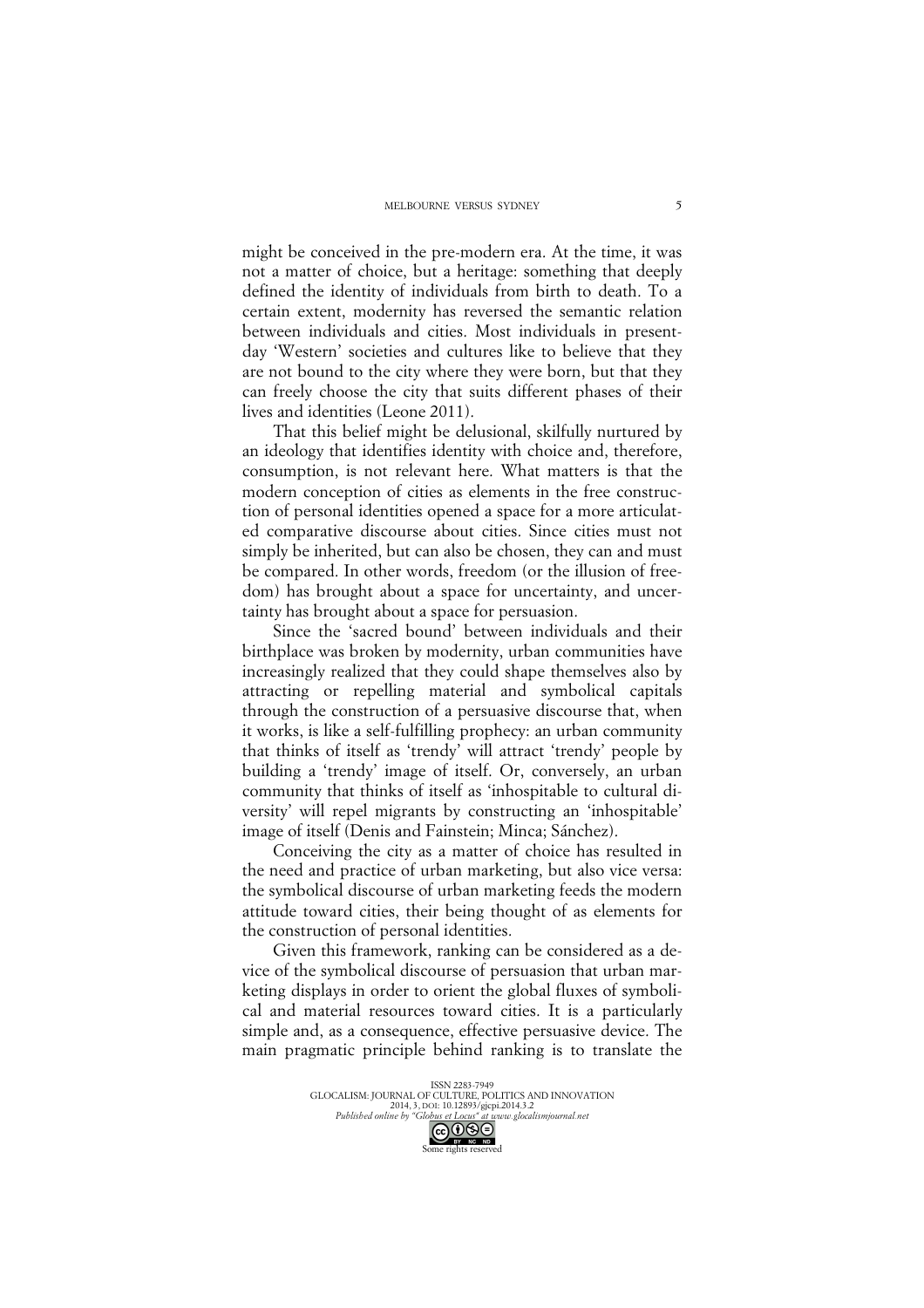qualitative comparative discourse on cities into a quantitative one. Whereas the former is complicated and might not give rise to sharp decisional grids, ranking translates, or pretends to translate, the complexity of the qualitative comparative discourse into the simplicity of numbers. From this point of view, ranking works analogously as prices do: they simplify the qualitative comparison of options and the resulting choice by translating it into an easily readable numeric form.

The numerous, mostly international, agencies that through different methods produce rankings on the quality of life in world cities do nothing but translate into numbers a complex comparative qualitative discourse on urban communities, a discourse that is surely also based on quantitative data. Needless to say, only from a naïve point of view can these agencies be considered as *super partes* and immune from economic, political, and socio-cultural 'urban lobbies': huge interests of all sorts can be affected by the persuasive power of ranking, so that it is quite understandable that urban communities and their agencies go through considerable efforts in order to influence them.

The answer to the question 'why do we rank cities?' is important in order to understand that no matter how scholars decide to answer the parallel question 'how do we rank cities?', their answer will contribute to the intellectual legitimacy of ranking as a persuasive device of urban marketing. Whether geographical size, population, cultural significance, economic or political importance, or whatever combination of these criteria is adopted as a parameter to determine first, second, and third cities, such adoption will inevitably result into an intellectual legitimization of the symbolical discourse that ranks cities in order to regulate the circulation of symbolical and material resources in the globalized world.

Such awareness might lead to the possibility to not play this game; to reject the idea of first and second cities and the significance of ranking from an intellectual point of view; to venture that different parameters might give rise to completely different rankings, and that the truly fundamental parameters cannot be easily quantified and translated into ranking numbers.

However, there is a way to interpret the concept of 'second cities' that escapes the persuasive logic of urban marketing and its quantification of values. The third section of this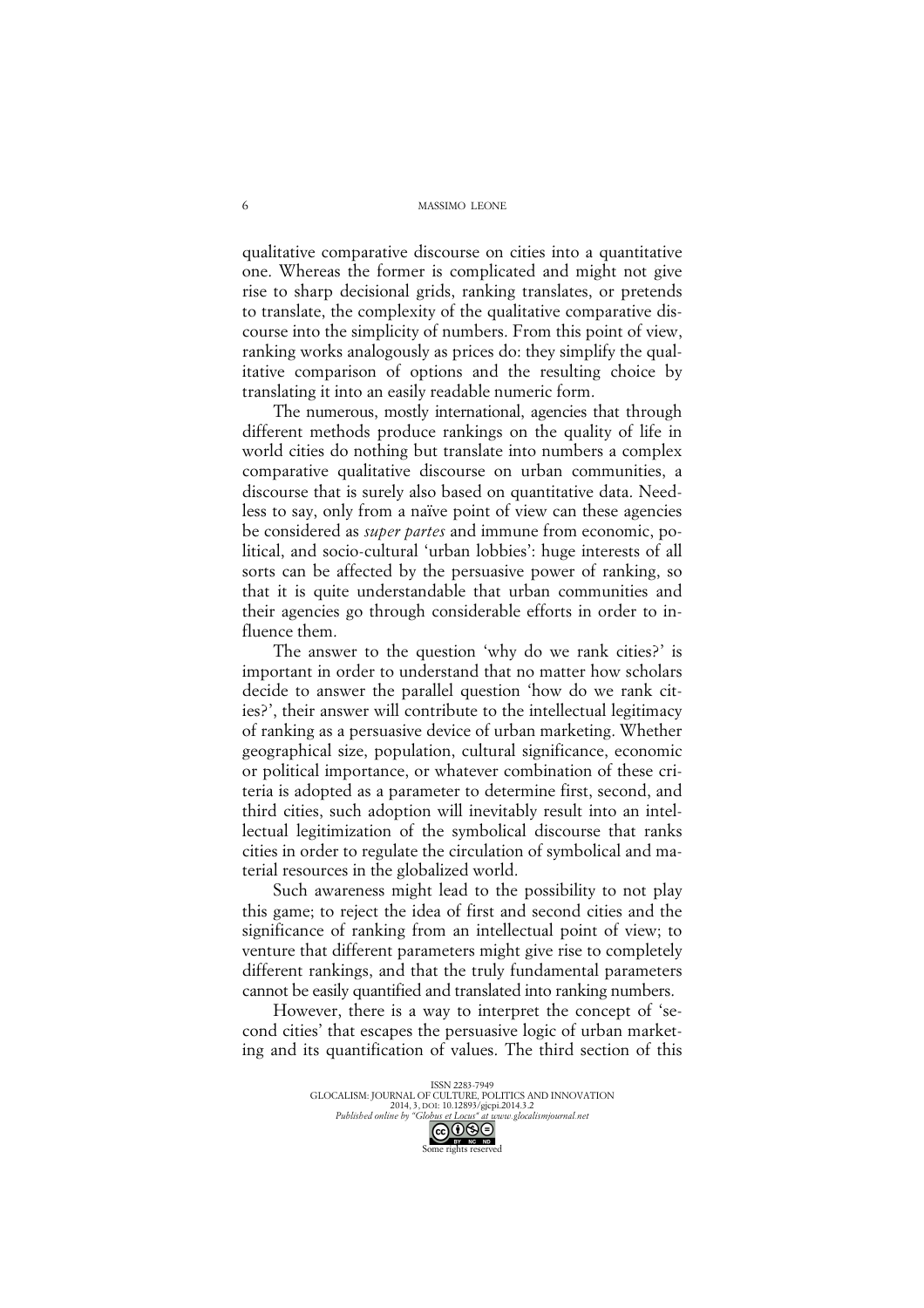7

paper will propose a qualitative understanding of the notion of 'second cities' based on the semiotic philosophy of Charles Sanders Peirce.

## A SEMIOTIC DEFINITION OF 'SECOND CITY'

The concept of 'secondness' plays a fundamental role in Peirce's semiotic epistemology. Although Peirce did not elaborate this concept for application to social sciences or urban studies, its formulation can offer a new theoretical framework to conceive the idea of 'second city' not quantitatively but qualitatively, not as an objective property that can be measured and ranked, but as an inter-subjective quality that can be relationally construed.

In his multifarious philosophical writings, Peirce dwelled on the concept of 'secondness' on several occasions. The purpose of the following paragraphs is not to propose a philological analysis of these passages, nor to develop a theoretical interpretation of Peirce's concept of 'secondness'. More modestly, the paper will seek to draw philosophical inspiration from Peirce's several definitions of the quality of secondness.

In a 1904 letter to Lady Welby, the American philosopher wrote: "Firstness is the mode of being of that which is such as it is, positively and without reference to anything else./ Secondness is the mode of being of that which is such as it is, with respect to a second but regardless of any third./ Thirdness is the mode of being that which is such as it is, in bringing a second and third into relation to each other" (CP 8.328).

What practical insights can result from such an extremely abstract philosophical definition of secondness? Put simply, it might be argued that 'second cities' can be defined as such only in relation to 'first cities'. Furthermore, the difference between 'first' and 'second cities' should not be quantitatively measured in terms of geographical size, population, cultural significance, economic or political importance, or whatever combination of these criteria, but construed relationally: as in Peirce's definition of 'firstness' and 'secondness', first cities are those whose identity is "such as it is, positively and without reference to anything else", whereas second cities are

ISSN 2283-7949 ISSIN 2263-1747<br>GLOCALISM: JOURNAL OF CULTURE, POLITICS AND INNOVATION 2014, 3, DOI: 10.12893/gjcpi.2014.3.2<br>Published online by "Globus et Locus" at www.glocal *Published online by "Globus et Locus" at www.glocalismjournal.net*

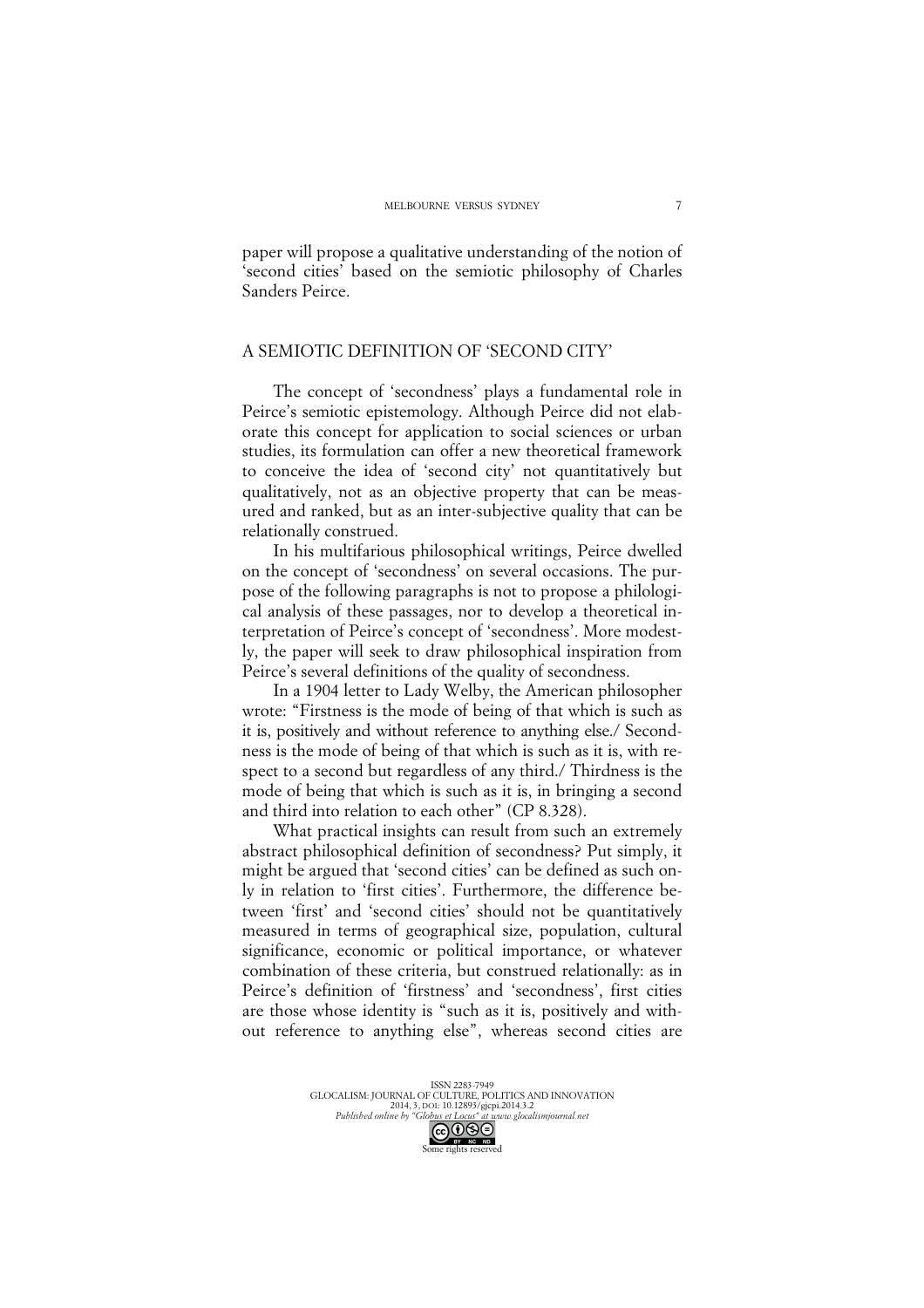those whose identity is "such as it is, with respect to a second but regardless of any third".

In simpler words, Paris is not a first city only because it has a greater geographical size, population, cultural significance, and economic or political importance than Marseille or Lyon, but because its identity is not systematically thought of in comparison to those of Marseille or Lyon. Vice versa, Marseille or Lyon are not 'second cities' only because they have a smaller geographical size, population, cultural significance, and economic or political importance than Paris, but because their identity is systematically thought of in comparison to that of Paris.

More generally, one might say that first cities are such because the complex network of economic, political, and sociocultural agencies that shape their identities encourage individuals and groups not to conceive them in relation to other cities but in a purely intra-systemic manner. On the contrary, it could be said that second cities are such because the same complex network encourages individuals and groups to conceive their urban identities in relation to those of other cities, and in particular in comparison to those of first cities.

There is an interesting corollary to this conception of 'first' and 'second cities', a corollary that stems directly from Peirce's definition of firstness and secondness. Whereas values embodying the identities of first cities are construed in absolute terms, those composing the identities of second cities emerge from their structural relation with the values included in the identities of first cities. This is one of the reasons for which second cities might be so interesting from the point of view of urban studies: conceiving their identities relationally and, therefore, in comparison to those of first cities, they tend to shape them according to 'alternative values'.

The relation between the identities of the urban communities of Milan and Turin exemplify this socio-cultural process very well. Milan is a 'first city' in comparison to Turin, but this is not because of its greater geographical size, population, cultural significance, or economic or political importance. Many individual and collective agencies in Turin would vigorously reject the idea that its cultural significance might be second to that of Milan, and of course, such ranking would clearly depend on the definition of 'cultural significance'. Yet, it could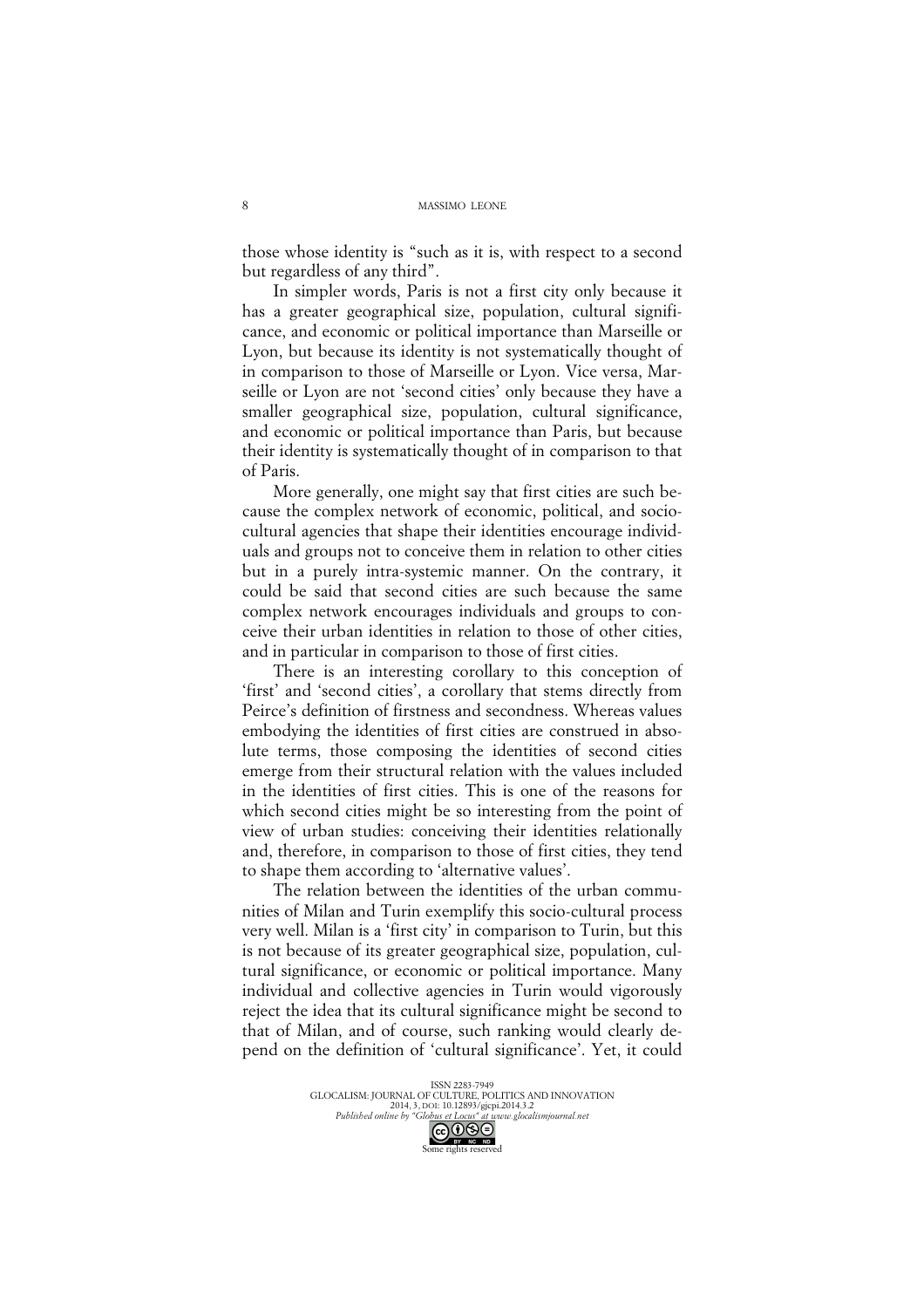still be argued that Milan is a first city in comparison to Turin because, as in the definition of firstness and secondness proposed above, whereas the urban identity of Milan is not generally thought of in relation to that of Turin, the opposite is extremely common.

In other words, the discourse that constructs the urban identity of Turin often does so by stressing the difference between Turin and Milan, whereas the discourse constructing the urban identity of Milan rarely refers to a comparison with Turin. Milan constructs its own urban identity in comparison to Rome, not to Turin. Rome therefore is the first city in relation to which Milan constructs its secondness, although one might argue that in several circumstances this relation is reversed. This is so because the relation between the Milanese and the Roman identity is more symmetrical than that between the identities of Turin and Milan. In this second case, it will be mostly individuals and groups participating in the urban community of Turin to consider that of Milan as a term of comparison, and not vice versa (Bagnasco 1996).

As it was suggested before, the asymmetry between first and second cities often results in an interesting socio-cultural process, according to which the urban identities of second cities are built not only in comparison with those of first cities but also as alternative to them. In the case of the asymmetrical relation between Turin and Milan, for instance, one might argue that individual and collective agencies in Turin often make a conscious effort to build the identity of the city as an alternative to that of Milan.

From a semiotic perspective, the outcome of such sociocultural process is a 'semi-symbolic system' in which the identity of the second city is embodied in a series of values that are semantically contrary to those shaping the identity of the first (Calabrese; Leone 2004). If individuals and social groups in Milan are seen by the urban community of Turin as ostentatious, then the identity of the latter will be constructed as an alternative, stressing the discreetness of individuals and social groups in Turin. If the urban community of Milan is considered by that of Turin as overindulging in popular culture, then the former will build its identity as an alternative, emphasizing the elitist dimension of its cultural life, and so on and so forth.

ISSN 2283-7949 ESSIN 2265-1747<br>GLOCALISM: JOURNAL OF CULTURE, POLITICS AND INNOVATION 2014, 3, DOI: 10.12893/gjcpi.2014.3.2<br>Published online by "Globus et Locus" at www.glocal *Published online by "Globus et Locus" at www.glocalismjournal.net*

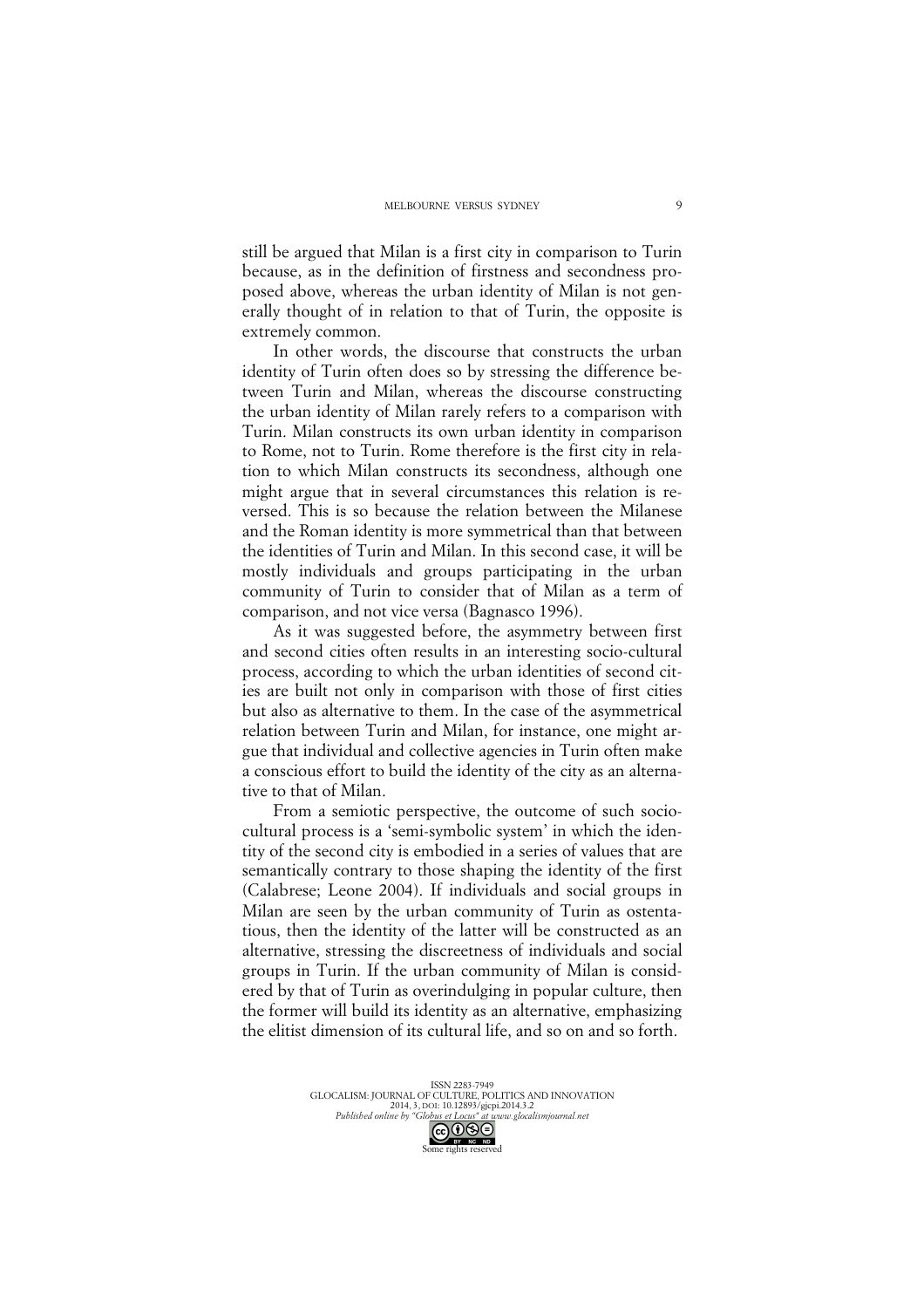#### MASSIMO LEONE

It is important to stress that such structural construction of the identity of the second city as an alternative to that of the first is not based on objective and quantifiable data but on the interplay between perceptions and self-perceptions. Nevertheless, as it was argued above, whereas the urban communities of first cities mostly perceive themselves in absolute terms, those of second cities mostly perceive themselves in relative terms, through their perception of first cities.

Of course, no first city will be completely immune from secondness: Rome and Milan, as it was suggested before, often perceive one as the first or the second city of the other, depending on the dimension of urban life at stake. Even megalopolises such as London and Paris, although not developing a relation of secondness toward any other city in the same national state, certainly do so in comparison with other megalopolises: Parisian individuals and social groups, for instance, will not build the identity of the *ville lumière* in relation to those of Marseille or Lyon, but will do so in comparison to those of New York or London.

In any case, the socio-cultural process through which second cities construct their own urban identities as alternative to those of first cities makes them particularly attractive for urban studies, since it turns them into a sort of spontaneous laboratory of new ways for structuring urban life. Whereas first cities lean toward a kind of complacency concerning their status and achievements, second cities are the underdog of urban life: their attractiveness often consists exactly in their capacity of thinking of themselves as different, as alternatives to first cities.

### CASE STUDY: MELBOURNE VERSUS SYDNEY

The fourth part of the paper will consist in the analysis, within the theoretical framework described above, of a specific case study: the semantic relation of firstness/secondness characterizing two major Australian cities: Melbourne and Sydney.

However, before proceeding with the analysis, certain methodological caveats must be put forward. Although the qualitative understanding of the firstness/secondness of cities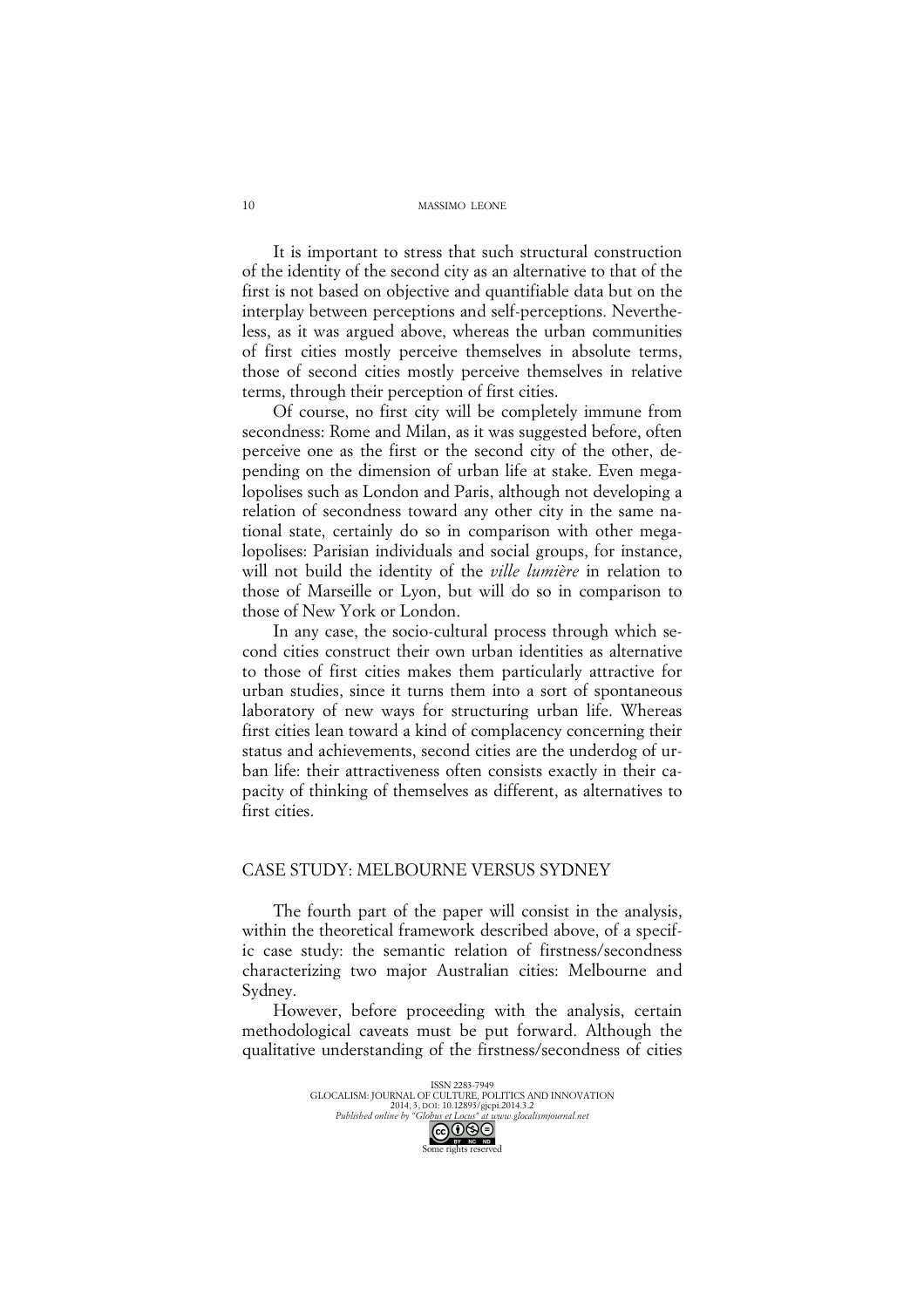rejects the cogency of quantitative ranking, it must not turn into a collection of clichés on cities and their identities either. In other words, the qualitative discourse on first and second cities must by all means distinguish itself from the impressionistic discourse on comparative urban life that is so often produced in small talk.

In order to achieve a certain degree of rigorousness, the qualitative analysis of the urban identities of first and second cities must adopt a precise methodology. The present paper suggests that the theoretical, methodological, and analytical framework elaborated by Jurij M. Lotman (the 'school of Tartu') might be extremely suitable for conducting research on this subject. One of the central methodological procedures of Lotman's semiotics of culture is to study civilizations starting from a rigorous analysis of the ways in which they define themselves, often in opposition to other civilizations or to that which they conceive as 'barbarism' (Leone 2009a).

In the same way, an initial step toward the analysis of the urban identity of first and second cities must consist in a rigorous study of the way in which they define themselves, for instance, through the discourse produced by both individual and collective agencies. Textual analysis of such discourse will be able to reveal the socio-cultural dynamics through which the urban identity of second cities is constructed.

In the six months I spent as a visiting professor at Monash University in Melbourne, conversations with colleagues and friends frequently returned to the comparison between Melbourne and Sydney. While I expressed my sincere appreciation for several positive aspects of urban life in Melbourne, Melbournians usually received my words with discreet satisfaction, but then would often inquire: "have you already visited Sydney?". Later on, upon returning from my first trips to Sydney, the same Melbournians would meet me with a mixture of curiosity and mistrust: had I, by any chance, changed my perspective on Melbourne after visiting the eternal rival in New South Wales?

Such an obsession for the comparison between Melbourne and Sydney struck me as well as Melbournians' tendency to conceive and describe the urban identity of their city in systematic relation to that of Sydney, as if it was impossible or very difficult to assess the qualities of Melbourne on their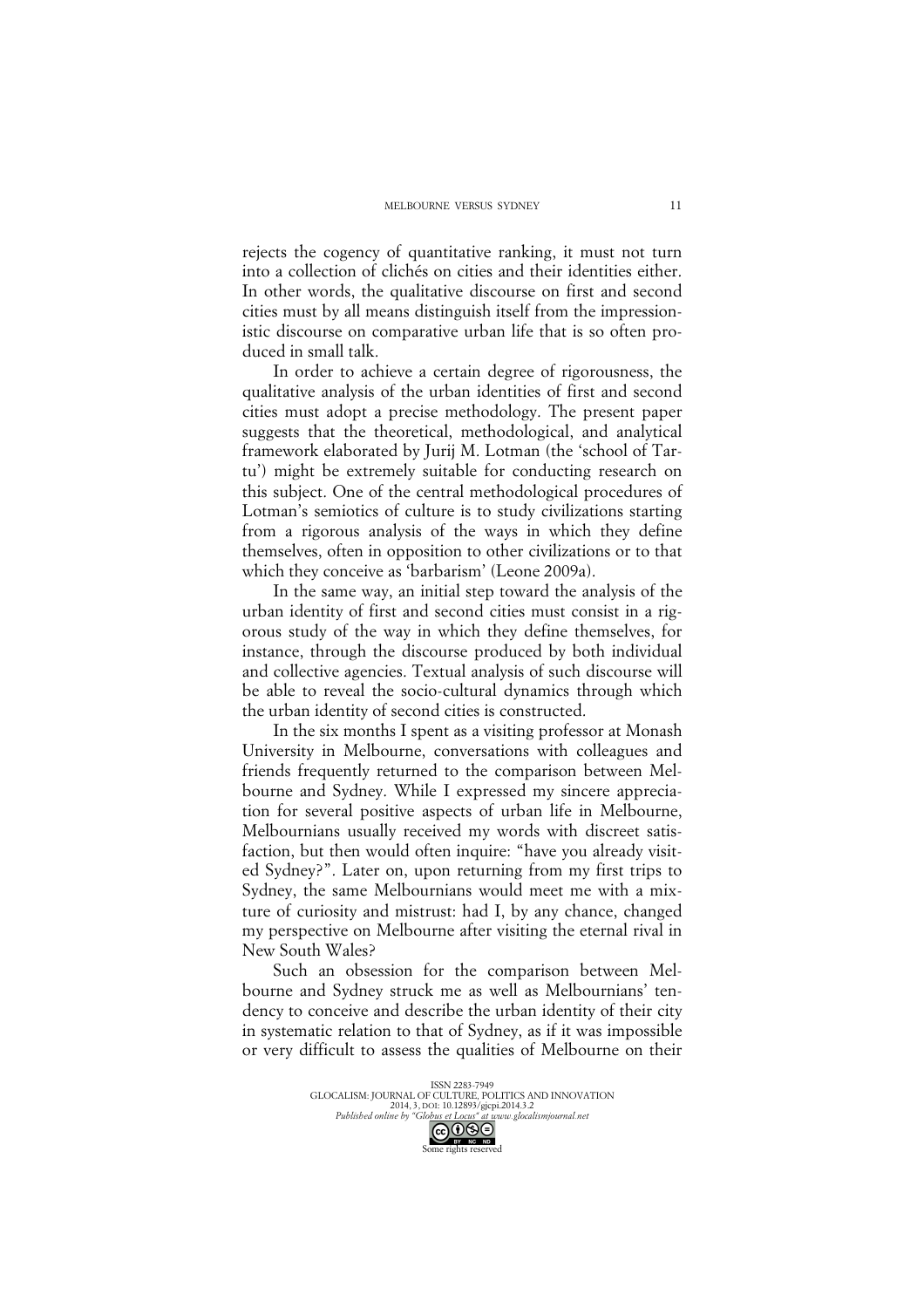MASSIMO LEONE

own and in absolute terms. This attitude affected every aspect of urban life: "weather in Melbourne is certainly less sunny and more changeable than in Sydney, but allows one to avoid long periods of heat and concentrate on intellectual work"; "beaches in Melbourne are certainly less spectacular than in Sydney, but allow one to avoid the vulgarity of the surfing crowd and read a good book"; "public transport is cheaper and better organized in Melbourne than in Sydney"; "coffeeculture is more advanced in Melbourne than in Sydney"; "cinemas are more sophisticated than in Sydney", and so on and so forth (Aly).

I found this tendency to construct the urban identity of Melbourne in comparison with that of Sydney both interesting and touching, since it reminded me of the way individuals and social groups in Turin, the city where I usually live, constantly refer to Milan in order to define their own urban identity.

Beyond the simple anecdotic experience, this tendency reveals a socio-cultural process that is typical of the selfperception of second cities and their inhabitants: it would be wrong to believe that differences between Melbourne and Sydney push the inhabitants of the former to constantly compare themselves with those of the latter; on the contrary, such differences are singled out as a consequence of Melbournians' attitude to conceive their urban identity through comparison with that of Sydney. In other words, it is the general frame of comparative self-perception that triggers the construction of endless semi-symbolic systems, in which Melbourne and Sydney become the yin and yang of urban life.

At least two arguments support this interpretation. First of all, in small talk, the comparison between Melbourne and Sydney is mostly stereotypical. Its goal is not to single out subtle differences between the former and the latter, but to depict macro-oppositions between them. For instance, a famous Australian saying, uttered with particular satisfaction by Melbournians, is the following: "the first question you're asked in Melbourne is: 'Where did you graduate from?', the first question you're asked in Sydney is: 'How much money do you make?'".

This saying aims at expressing, quite wittily, the stereotypical macro-opposition according to which Melbourne is the Australian city of intellectual refinement whilst Sydney is the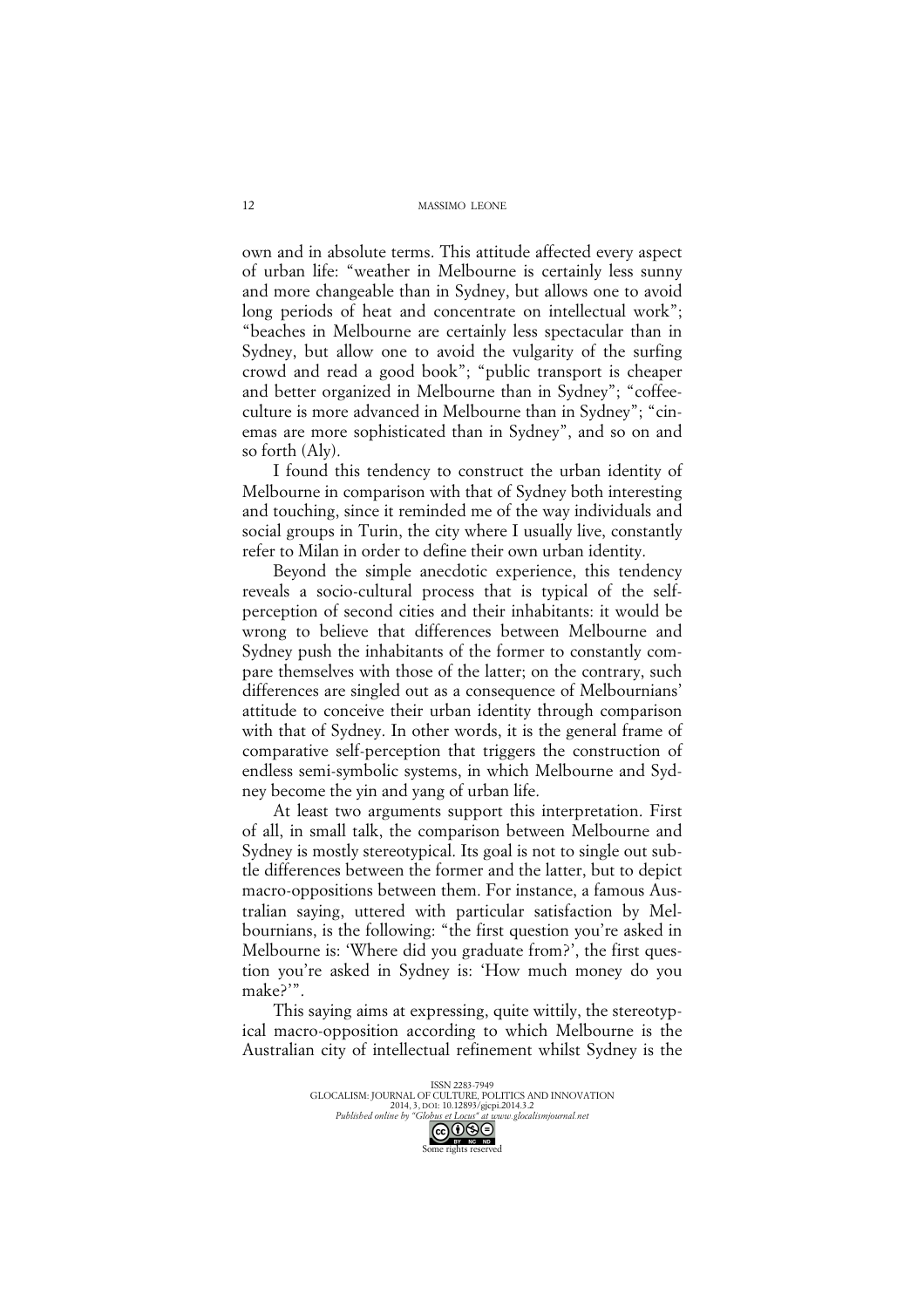Australian city of economic empowerment. But, again, such a comparison is not drawn with sociological purposes, but for the sake of highlighting the differences between the two urban communities or rather, for the sake of stressing that the two urban communities are different. This is why the saying above fails to consider the excellent universities and research centres of Sydney as well as the booming real estate market of Melbourne, just to give a couple of examples capable of, at least, nuancing the Manichean contraposition between the two cities.

The second argument is that if differences between Melbourne and Sydney triggered the systematic comparison between them, and not vice versa, then individuals and social groups in the latter city would revel in such comparison as much as those in the former do. But, at least in my experience, this is not the case. Or, to be more precise, this was not the case until recently, for reasons that will be described later in this article.

In my anecdotic experience, small talk about the rivalry between Melbourne and Sydney is more frequent in the former city than in the latter. Thus, according to the theoretical framework described above, Melbourne would be the Australian second city and Sydney the first. Individuals and social groups in Melbourne would construct its urban identity through comparison with that of Sydney whilst individuals and social groups in Sydney would construct its urban identity in absolute terms, or mostly through comparison with non-Australian metropolises like London or New York.

However, such conclusion would be simplistic. It would not take into account that the dialectics between first and second cities, between urban communities whose self-perception is mostly non-comparative (at least not within a national frame) and those whose self-perception mostly refers to the perception of first cities is not static but dynamic. It evolves with the unceasing mutation of the numerous elements that compose the life of a city and, as a consequence, its identity.

## HISTORY AND SEMIOTICS OF A RIVALRY

In order to grasp the current status of the dialectics between the identities of Melbourne and Sydney, it is useful to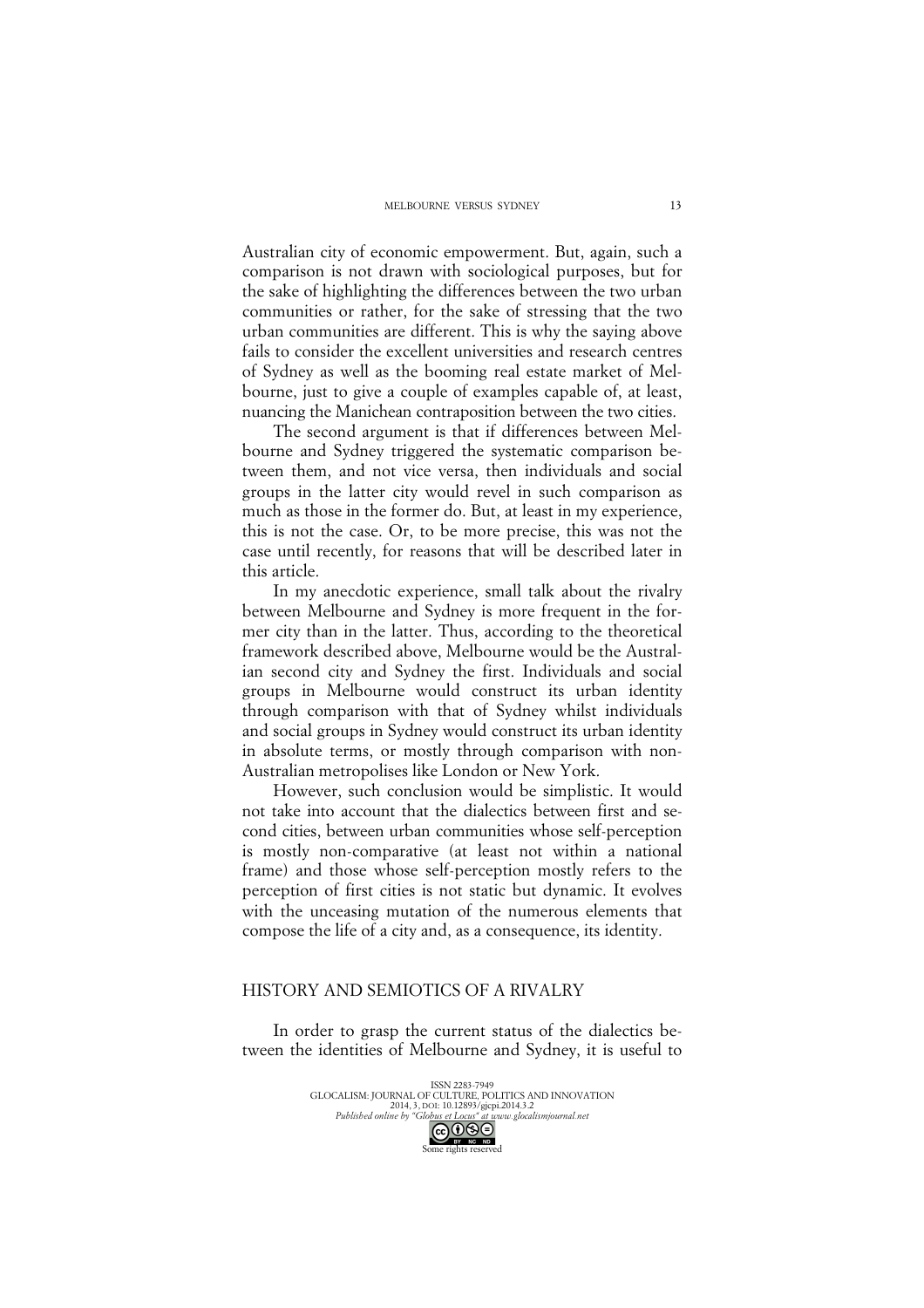retrace its history as well as to analyse the ways in which it is somehow embodied in the present-day 'corporate communication' of the two cities.

In the historical and socio-cultural process that led to the establishment of the Australian Federation in 1901, Melbourne and Sydney competed for acquiring the status of the federal capital city. As a result, chapter VII, section 125 of the Australian Constitution states: "The seat of Government of the Commonwealth shall be determined by the Parliament, and shall be within territory which shall have been granted to or acquired by the Commonwealth, and shall be vested in and belong to the Commonwealth, and shall be in the State of New South Wales, and be distant not less than one hundred miles from Sydney".

The genesis of Canberra as federal capital city of Australia is strictly linked to the rivalry and competition between Melbourne and Sydney. Its geographical position can be seen as the economic, political, and socio-cultural point of equilibrium between the two cities (Davies 1990).

However, since Canberra's Parliament House was not opened until 1927, Melbourne acted as the temporal federal capital city of Australia during twenty-six years. Furthermore, several governmental bodies continued to operate from Melbourne also in the following decades and the High Court of Australia was transferred from Melbourne to Canberra only from 1980 on. The permanence of many central governmental bodies in Melbourne even after the creation of the new federal capital city and the consequent flourishing of cultural life linked to such presence might account for the stereotype of intellectual prestige by which Melbournians like to characterize the urban identity of their city in comparison to that of Sydney.

Nevertheless, the competition between Melbourne and Sydney over the status of the federal capital city and the consequent establishment of Canberra are not a cause but an effect of the rivalry between the two urban communities, a rivalry whose roots can be traced back to the very origin of the colonization of Australia. It would be simplistic to believe that such urban rivalry is nothing but the Australian version of the countless urban rivalries that systematically characterize any national community.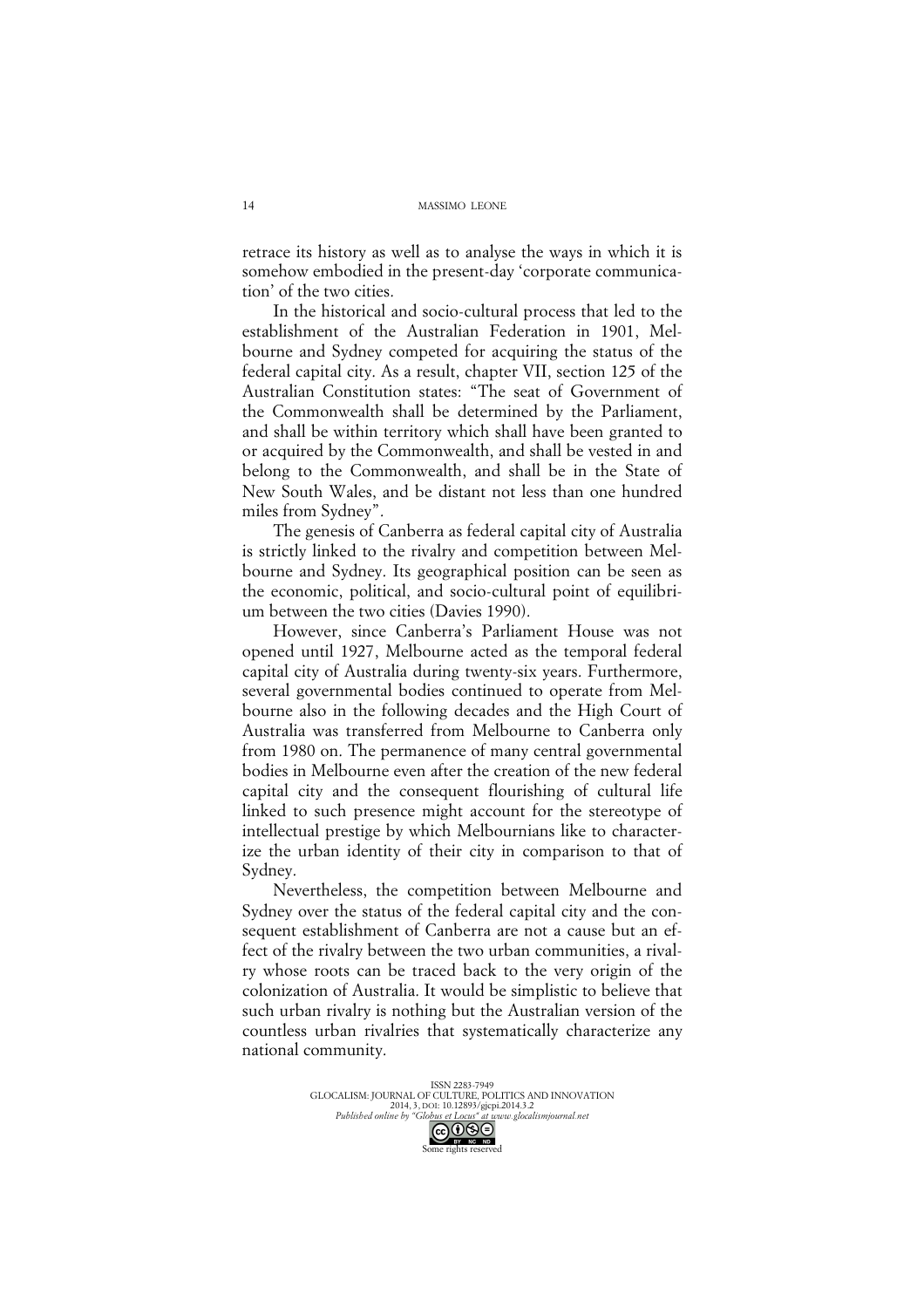On the one hand, it is true that urban rivalries are a sort of anthropological constant of human life. Given two urban communities whose mutual geographic position and logistic features make them capable of interacting with each other, such interaction will inevitably manifest aspects of rivalry, more or less heated according to historical, economic, political, and socio-cultural conditions. One could even see in this phenomenon, an urban, macroscopic version of René Girard's mimetic desire (and Canberra as the scapegoat in the rivalry between Melbourne and Sydney).

On the other hand, such broad anthropological interpretation of urban rivalries around the world must be complemented by a theoretical discourse aiming at singling out differences between rivalries, and therefore, articulating them into a typology.

From a certain point of view, the complex of secondness characterizing the self-perception of Melbourne, for instance, is a reminder of the same complex affecting the selfperception of Turin. Although founded forty-seven years after Sydney, Melbourne holds not only the status of first federal capital city of Australia (albeit only as a temporal siege), but also that of first Australian metropolis: the 1850s Victorian Gold Rush transformed Melbourne into a booming international city in the 1860s. Subsequently though, the end of the Gold Rush and especially the evolution of transport networks linking Australia with the rest of the world increasingly favoured the development of Sydney often to the detriment of that of Melbourne: it is true that, nowadays, Sydney is the major international magnet of Australia and, as a consequence, its undisputed financial capital city. The complex of secondness of Melbourne is, therefore, that of an urban community that, having enjoyed the status of firstness for a long while, happened to lose it (Brown-May and Shurlee; Davison; Lewis).

Similarly, the complex of secondness of Turin is that of the first capital city of Italy, whose political prestige was stripped by Rome and whose financial prestige was stripped by Milan. The proud melancholy by which Turin people recall how many primates the city holds and how many it lost to other Italian cities (and mainly to Milan) reminds one of the dignified nostalgia exuding from the Victorian filigree architec-

ISSN 2283-7949 GLOCALISM: JOURNAL OF CULTURE, POLITICS AND INNOVATION 2014, 3, DOI: 10.12893/gjcpi.2014.3.2<br>Published online by "Globus et Locus" at www.glocal *Published online by "Globus et Locus" at www.glocalismjournal.net*

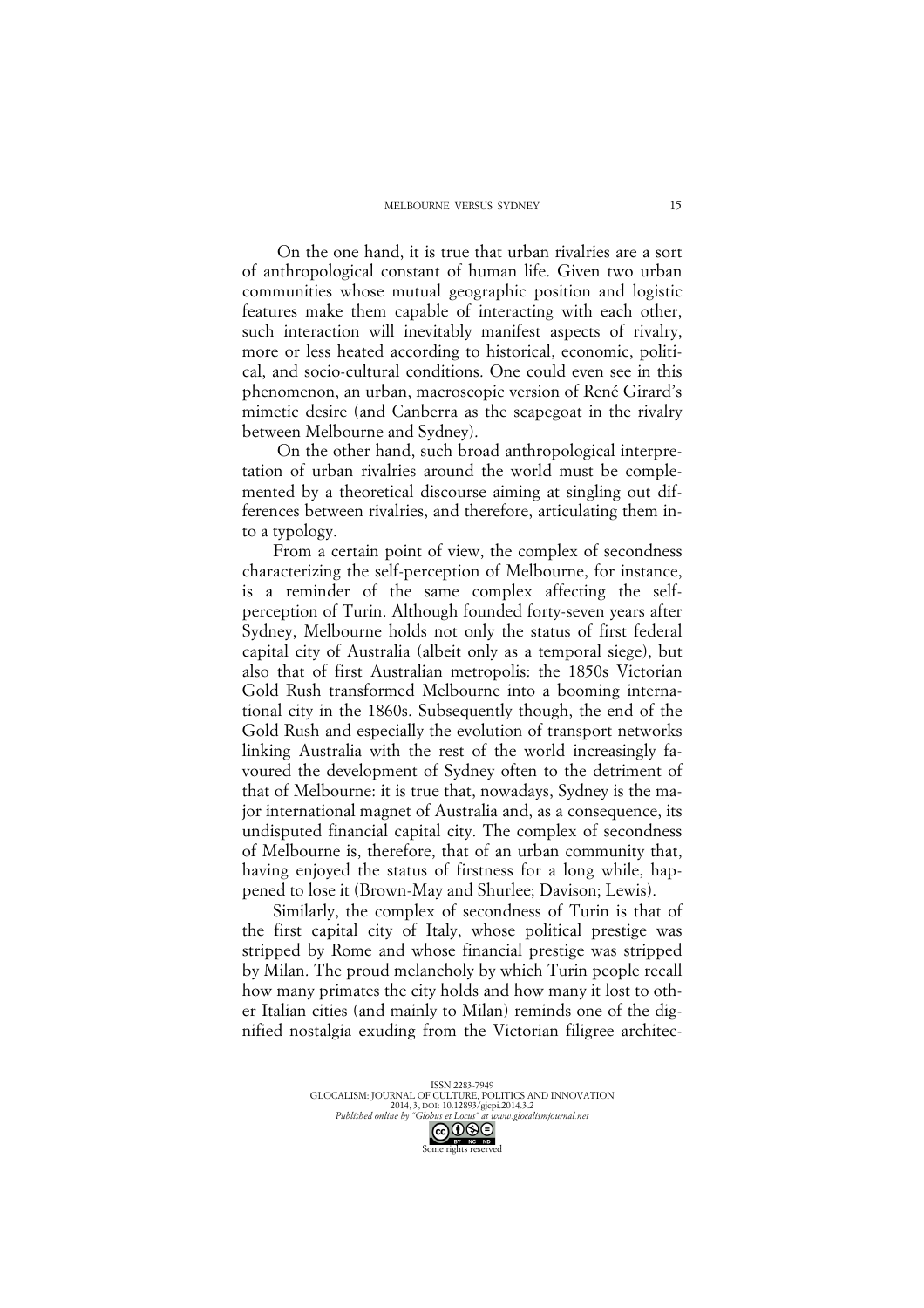ture of East Melbourne, relic of a glorious economic past (Babando 2007).

So far for similarities. However, as it was suggested above, it would be simplistic to conclude that all urban rivalries present the same characteristics, and that the relation between the firstness of Sydney and the secondness of Melbourne is the same as the relation between the firstness of Milan and the secondness of Turin. On the contrary, each urban rivalry manifests a different semi-symbolic system opposing contrasting semantic values and their evolution.

In a nutshell, it could be argued that, for instance, the secondness of Melbourne is less nostalgic than Turin's and that individuals and social groups in Melbourne conceive of the secondness of their urban community not as a result of an unfortunate reversal of history but as the outcome of a programmatic choice: Melbourne's not being the financial capital city of Australia is considered not in terms of a previous economic primate stripped by Sydney, but in terms of Melbourne urban community's choice to construct its identity as centred on different, alternative values.

Such programmatic construction of the urban identity of Melbourne as alternative to that of Sydney is probably that which makes the former so fascinating: not only Melbourne *is* second, but Melbourne *wants* to be second. It wishes to construct its urban identity as a mirroring counterpart of that of Sydney. If the urban identity of Sydney is perceived by Melbournians as based on the appreciation of material resources, then the urban identity of Melbourne will be developed as based on symbolical resources such as culture and sport. If the urban identity of Sydney is perceived by Melbournians as centred on the production of mainstream mediatic culture, then the urban identity of Melbourne will be developed as centred on underdog cultural production.

This is the main difference between the Melbourne-Sydney urban rivalry and other similar urban rivalries around the world. Returning to the comparison sketched above, Turin has never abandoned the aspiration of being the economic capital city of Italy, for instance, by staying stubbornly attached to its glorious industrial heritage, sometimes with ambiguous consequences. Only recently, and especially after the 2006 Winter Olympic Games, has Turin developed the ambi-



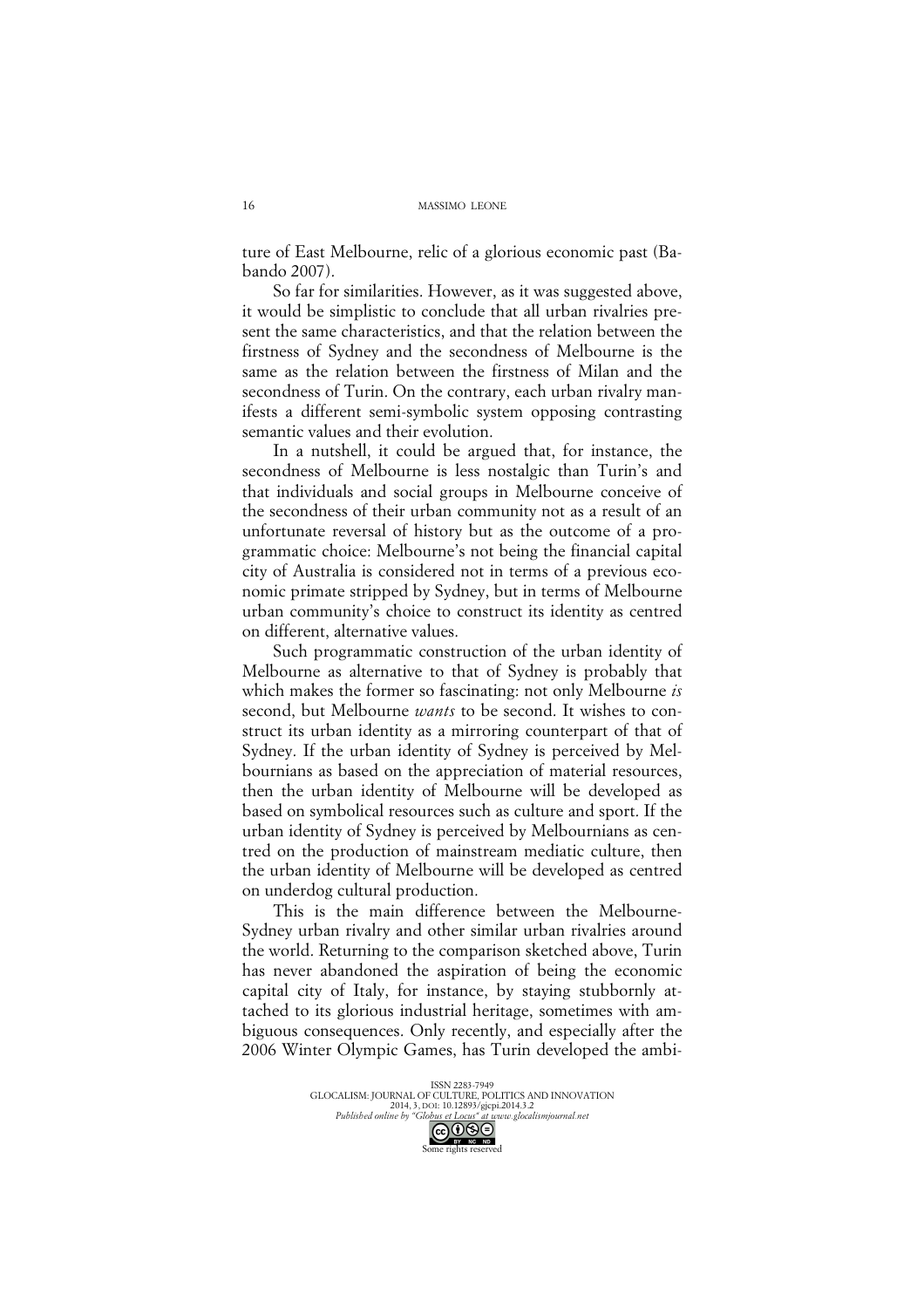tion of proposing itself as a sort of cultural capital city of Northern Italy, as a sophisticated counterpart to Milan. Overall though, since the economic ambitions of Turin have not been completely relinquished, for understandable reasons, and since the project of turning Turin into a post-industrial cultural hub has been quite timid thus far, the secondness of Turin remains tainted with grudge toward the economic firstness of Milan as well as the political and cultural firstness of Rome (Babando 1997; Bagnasco 1990; Balbo).

On the contrary, it seems that Melbourne's strategy to characterize its urban identity as alternative to that of Sydney is increasingly producing the paradoxical result of turning the former as the cultural, intellectual, and leisure first city of Australia, with important economic consequences too. Presentday Melbourne is not only the main destination of internal tourism in Australia, but also a magnet for thousands of young people who are attracted by its urban identity, focus on inner urban life, and impressive cultural offer. Recent statistic projections indicate that the population of Melbourne is currently growing much faster than that of Sydney and that, if these trends do not change, in the first decades of the millennium, the former could regain the primate of being the most populous city of Australia (Walker and Robinson).

#### CONCLUSIONS

Some conclusions about first and second cities can be drawn from this rapid analysis of the urban rivalry between Sydney and Melbourne.

The socio-cultural dynamics through which Melbourne has developed into the second city of Sydney so felicitously as to become, in its turn, the first city for the New South Wales rival, epitomizes a model of urban growth through diversification that is, to a certain extent, opposite to that embodied by the marketing logic of ranking and its conception of first and second cities. Whereas the ranking of cities and their urban communities is based on an essentially quantitative rationale, which in order to measure and compare urban data has to adopt standard parameters, thus depicting an ideal scenario where all cities compete over the same material and symbolical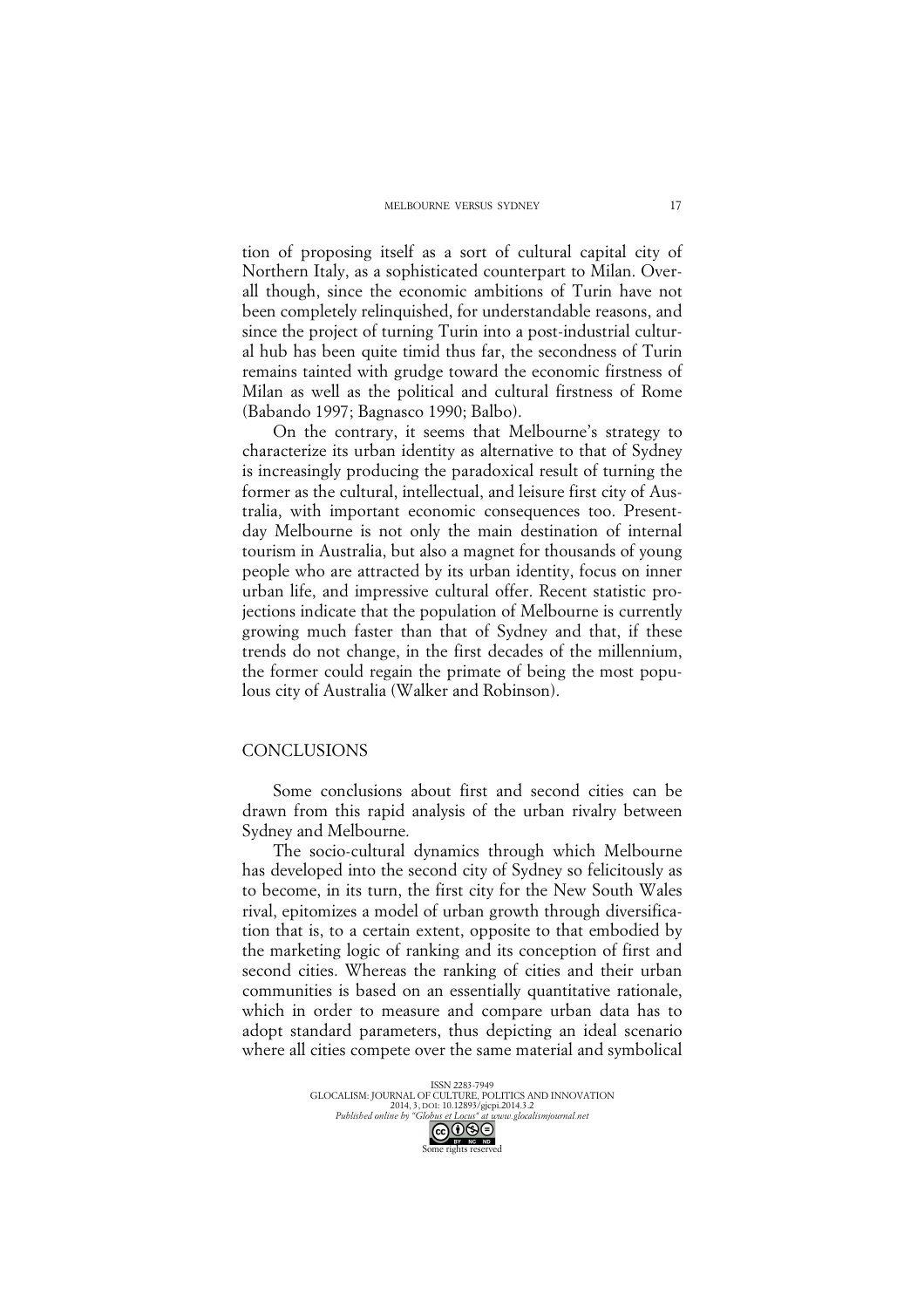resources, the qualitative, Peirce-inspired understanding of the idea of first and second cities implies a different scenario, one in which cities actually compete over diversifying themselves from each other.

The urban marketing strategy following which many cities around the world in the last decades have striven to achieve the status of first cities according to the logic of ranking has often produced irrational consequences: too many material and symbolical resources have been wasted to establish the same museums, aquariums, research centres, and so on and so forth in every city aspiring to the labels of firstness and coolness. The urban marketing strategy exemplified by second cities like Melbourne, by contrast, demonstrates that there is a different modality to attract material and symbolical capitals toward an urban community, a modality that is based on diversification more than on emulation.

This is the most important lesson that, in the theoretical framework exposed in the first part of this paper, can be drawn from the analysis of the Melbourne-Sydney rivalry: the future of cities can be imagined as one in which they compete to offer different models of urban life, each appealing to a different category of individuals and social groups. If the liberal idea of being capable of choosing the city where to live is to be embraced – and actually it must be embraced, since the dream of returning to the pre-modern city, a dream that some cultivate, has very little possibility to be fulfilled –, it has to be embraced to the fullest extent: cities of the future will have to experiment with different models of urban life and let citizens choose freely between the benefits and the shortcomings of each model. The socio-cultural dialectics that competition among cities will entail will hopefully be such to dispel the danger of urban homologation inscribed in the logic of ranking, and bring about, on the contrary, second cities wishing to excel not in the same fields as first cities, but in different areas. It will bring about, or at least, so is to be hoped, second cities wishing to overtake the first ones not only in the quantitative figures of geographical size, population, cultural significance, or economic or political importance, but also in creativity, originality, and distinctiveness.

In the long run, all cities should become second to each other.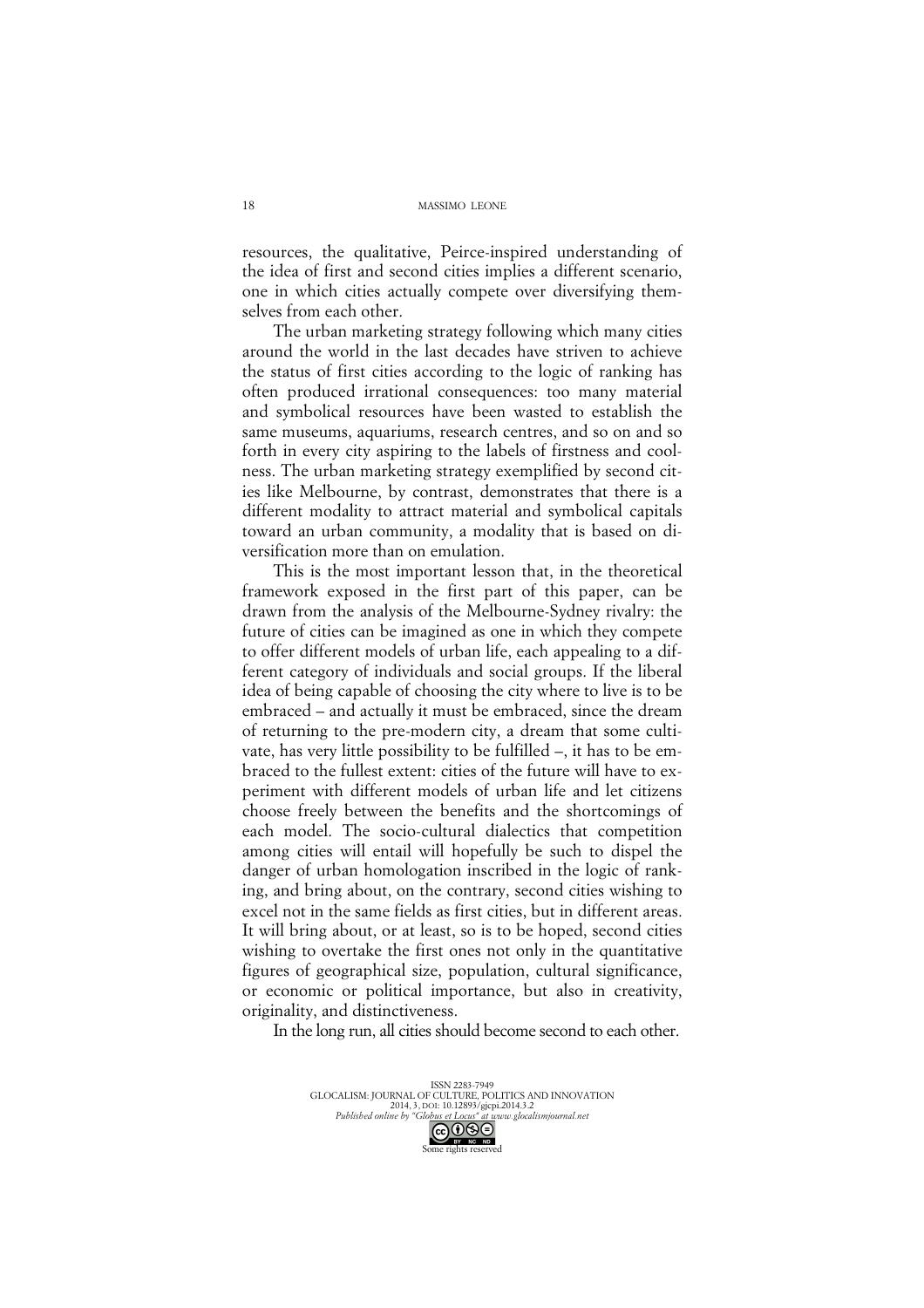#### ACKNOWLEDGEMENTS

I dedicate this article to all my colleagues and friends in both Melbourne and Sydney.

#### **REFERENCES**

W. Aly (2009), *Tale of Two Cities: Vain Sydney Trumpets its Supremacy to Itself*, "The Sydney Morning Herald", 26 October 2009; available on line at www.smh.com.au

J. Andersson (2010), *The Library and the Workshop: Social Democracy and Capitalism in the Knowledge Age* (Stanford, CA: Stanford University Press).

B. Babando (2007), *Torino, provincia di Milano: da capitale a dépandance della Madonnina?* (Turin: Marco Valerio).

B. Babando (1997), *Con gli occhi del naufrago: Torino, declino e trasformazione di una "one company town"* (Milan: FrancoAngeli).

A. Bagnasco (1986), *Torino: un profilo sociologico* (Turin: Einaudi).

A. Bagnasco (1990) ed., *La Città dopo Ford: il caso di Torino* (Turin: Bollati Boringhieri).

I. Balbo (2007), *Torino oltre la crisi. Una "business community" tra Otto e Novecento* (Bologna: il Mulino).

A. Bonomi (2008), *Milano ai tempi delle moltitudini: vivere, lavorare, produrre nella città infinita* (Milan: B. Mondadori).

A. Brown-May and S. Swain (2005) eds., *The Encyclopedia of Melbourne* (New York: Cambridge University Press).

O. Calabrese (1999), *Lezioni di semisimbolico. Come la semiotica analizza le opere d'arte* (Siena: Protagon).

CP = Peirce, Charles Sanders. *Collected Papers*. Ed. Charles Hartshorne and Paul Weiss. 8 vols. Cambridge, MA: Belknap Press of Harvard University Press, 1960-1966.

E.V. Davies (1990) et al., *A History of Australia's Capital, Canberra* (Canberra: ACT Ministry for Health, Education, and the Arts).

G. Davison (2004), *The Rise and Fall of Marvellous Melbourne* (Carlton, Vic.: Melbourne University Press).

A. Elliott and J. Urry (2010), *Mobile Lives* (New York: Routledge).

J. Foot (2001), *Milan since the Miracle: City, Culture, and Identity* (Oxford and New York: Berg).

S. Guth (2008), *Modernité de Robert Ezra Park: les concepts de l'école de Chicago* (Paris: Harmattan).

A. Huyssen (2008) ed., *Other Cities, Other Worlds* (Durham: Duke University Press). D.R. Judd and S.S. Fainstein (1999) eds., *The Tourist City* (New Haven, CT: Yale University Press).

M. Leone (2004) ed., *Il semi-simbolico*, "Carte Semiotiche", 6.

M. Leone (2009a), *Invisible frontiers in contemporary cities – An ethno-semiotic approach*, "The International Journal of Interdisciplinary Social Sciences", 4.11, pp. 59-74.

M. Leone (2009b), *Pudibondi e spudorati – Riflessioni semiotiche sul linguaggio* 

*del corpo (s)vestito*, "Rivista Italiana di Filosofia del Linguaggio", 2, pp. 74-94. M. Leone (2009c) ed., *La città come testo – Scritture e riscritture urbane*; *The City as Text – Urban Writing and Re-Writing*, "Lexia", 1-2.

M. Leone (2012), *Quanta and qualia in the semiotic theory of culture*, in *Sign Culture / Zeichen Kultur*, ed. Ernest W.B. Hess-Lüttich (Würzburg: Königshausen & Neumann), pp. 281-302.

M. Leone (2011), *Rituals and routines: a semiotic inquiry*, "Chinese Semiotic Studies", 5, pp. 107-20.

M. Lewis (1995), *Melbourne: the City's History and Development* (Melbourne, Vic.: The City of Melbourne).

Ch. Madigan (2004) ed., *Global Chicago* (Urbana: University of Illinois Press).

ISSN 2283-7949 GLOCALISM: JOURNAL OF CULTURE, POLITICS AND INNOVATION 2014, 3, DOI: 10.12893/gjcpi.2014.3.2<br>Published online by "Globus et Locus" at www.glocal *Published online by "Globus et Locus" at www.glocalismjournal.net*